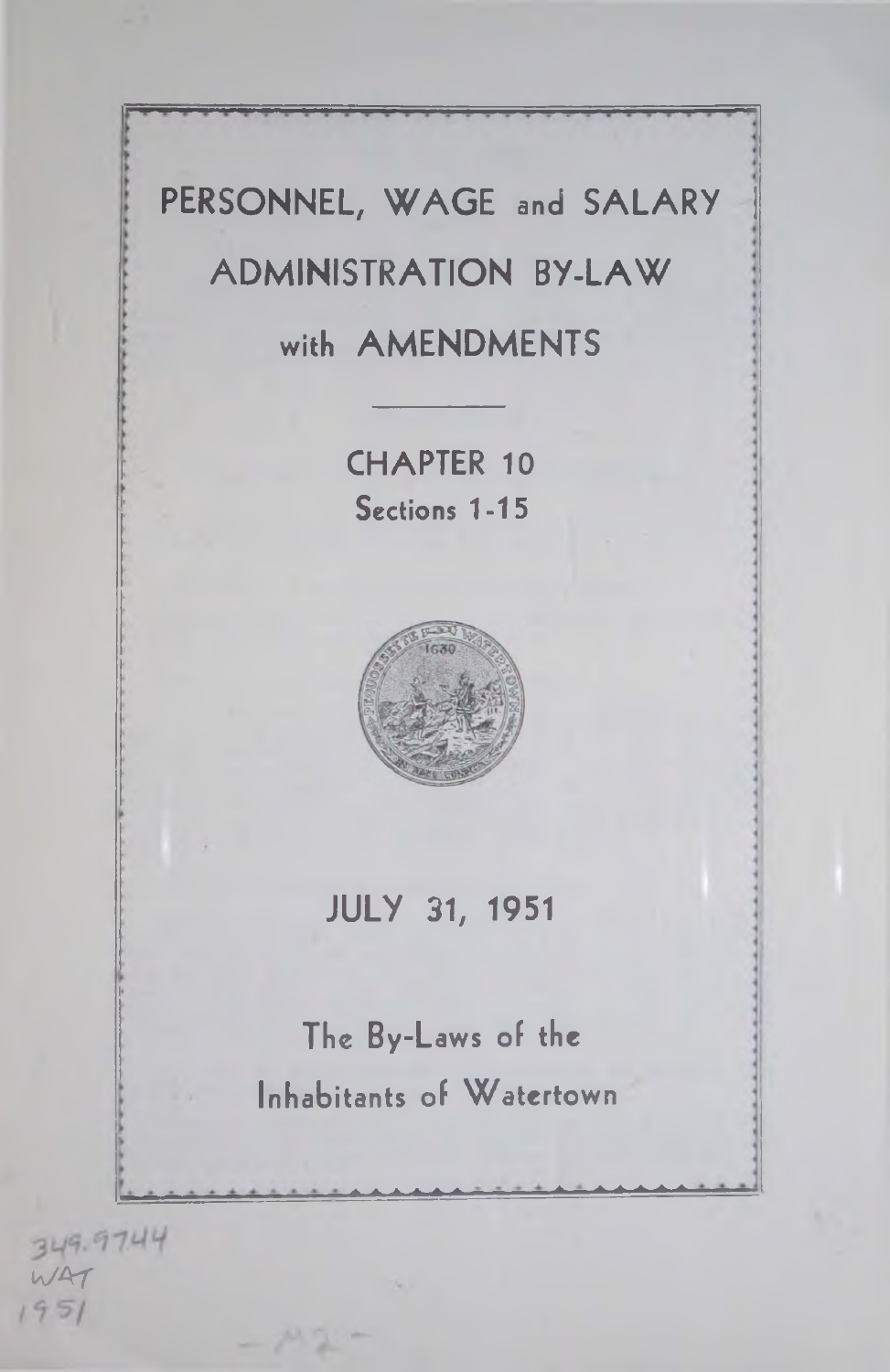## **A DJO URN ED A N N U A L M EETING**

## **April 13, 1949**

#### Article 2S

#### On motion duly made and seconded, it was

**VOTED:** Pursuant to the authority contained in Section 108A of Chapter 41 of the General Laws to amend the By-laws of the Town by adding thereto Chapter 10, Section 1-14 inclusive to be titled "Personnel, Wage and Salary Administration," as follows:

## CHAPTER 10

## **Personnel, Wage and Salary Administration**

A By-Law governing the adoption of the Classification and Compensation plans for positions in the Town service.

#### SECTION 1- Compensation of Officers and Employees.

Subject to the provisions of this by-law the salary or compensation of employees of the Town shall be established.

#### SECTION 2- Adoption of Classification Plan.

That the classification and standardization of all positions in the town service as contemplated and adopted by the Civil Service Commission, with such amendments or changes as may be made thereto, be and the same are hereby adopted as the classification plan for all position in the town service. The titles of the classes of positions named shall forthwith become the official titles of every position allocated to the respective classes and shall be used on all payrolls, budget estimates and official records and reports relating to such positions.

#### SECTION 3- Adoption of Compensation Plan.

That the salary and wage schedules for the respective classes of positions as arranged under appropriate services of the classification plan and set forth in the following sections, with such amendments as may be made thereto from time to time by the Town Meeting, be and the same are hereby adopted and shall constitute the "COMPENSATION PLAN," Said "COMPENSATION PLAN" establishing the standard salary schedules is, in words, letters and numerals, as hereafter follows.

#### SECTION 4- Salary Schedules for Positions in the Administrative and Clerical Service:

"That the following salary schedules for positions in the Administrative and Clerical Service and the same are hereby adopted as the standard salary schedules for all such positions in the town service: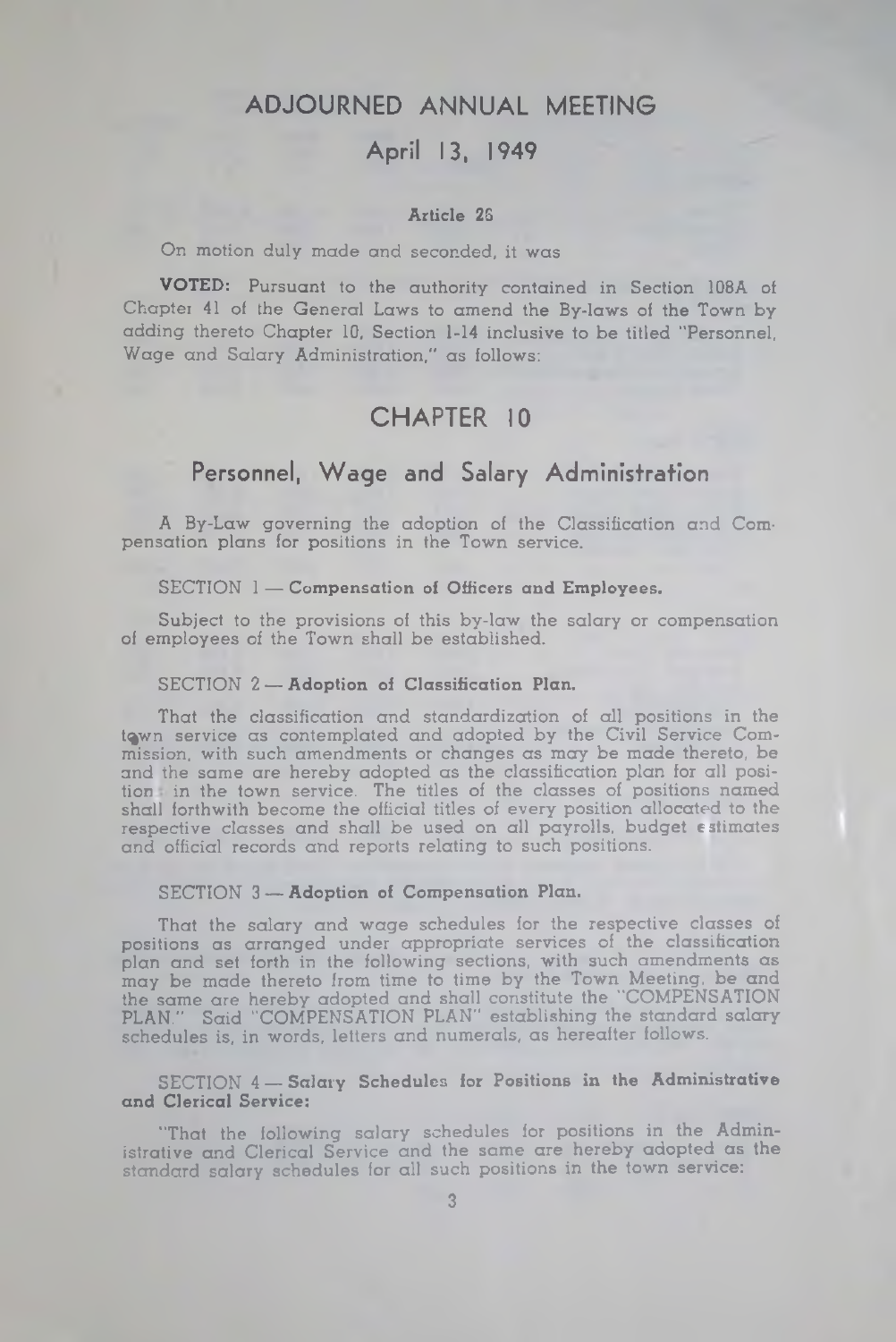#### Minimum GRADE 1 — ' Clerk .......................................... \$ 1,320 ' Stores Clerk .............................. 1,320 ' Typist ....................................... 1,320 GRADE 2— Junior Clerk .............................. 1,440 Junior Clerk-Typist ............... 1,440 Junior Clerk-Stenographer .. 1,440 Clerk-Cashier ............................ 1,440 GRADE 3 — Senior Clerk .......................... 1,680 1,800 Senior Clerk-Typist ................... 1,680<br>Senior Clerk-Stenographer 1,680 Senior Clerk-Stenographer Telephone Operator ............ 1,680 Perm anent Assistant Registrar .............................. 1,680 GRADE  $4 -$ Principal Clerk .......................... 2,040 Principal Clerk-Typist ........ 2,040 Principal Clerk-Stenographer ...................... 2,040 Confidential Secretary to Selectm en ............................ 2,040 GRADE 9 — Standard Basic Salary Intermediate Range After After After<br>lst 2nd 3rd Maximum Alter<br>4th 1st 2nd<br>Year Year Year Year Year \$1,440 \$1,560 \$1,680 \$1,800 1,440 1,560 1,680 1,800 1,800 1,560 1,680 1,740 1,800 1,560 1,680 1,740 1,800 1,560 1,680 1.740 1,800 1,740 1,800 1,800 1,800 1.920 1.920 1.920 1.920 2.040 2.040 2.040 2.040 2,160 2,160 2,160 2,160 1,300 1,920 2,040 2,160 2,160 2,160 2,280 2,280 2.400 2.400 2.520 2.520 2,160 2,280 2,400 2,520 2,160 2,280 2,400 2,520

Purchasing Agent ................. 3,300 3,600 3,900 4,200 4,500

\* Ho present positions of this class have been found in the town service but the class is set up for possible future positions or because of cross references to it in definitions for other classes.

#### SECTION 5 — **Salary Schedules for Positions in the Agriculture (Including Conservation) Service:**

"That the following salary schedules for positions in the Agriculture( including Conservation) Service and the same are hereby adopted as the standard salary schedules for all such positions in the town service:

GRADE 4 —

|  | Tree Climber | Hourly Rate \$1 75 per hour |  |  |
|--|--------------|-----------------------------|--|--|
|  | Tree Surgeon | Hourly Rate \$1.35 per hour |  |  |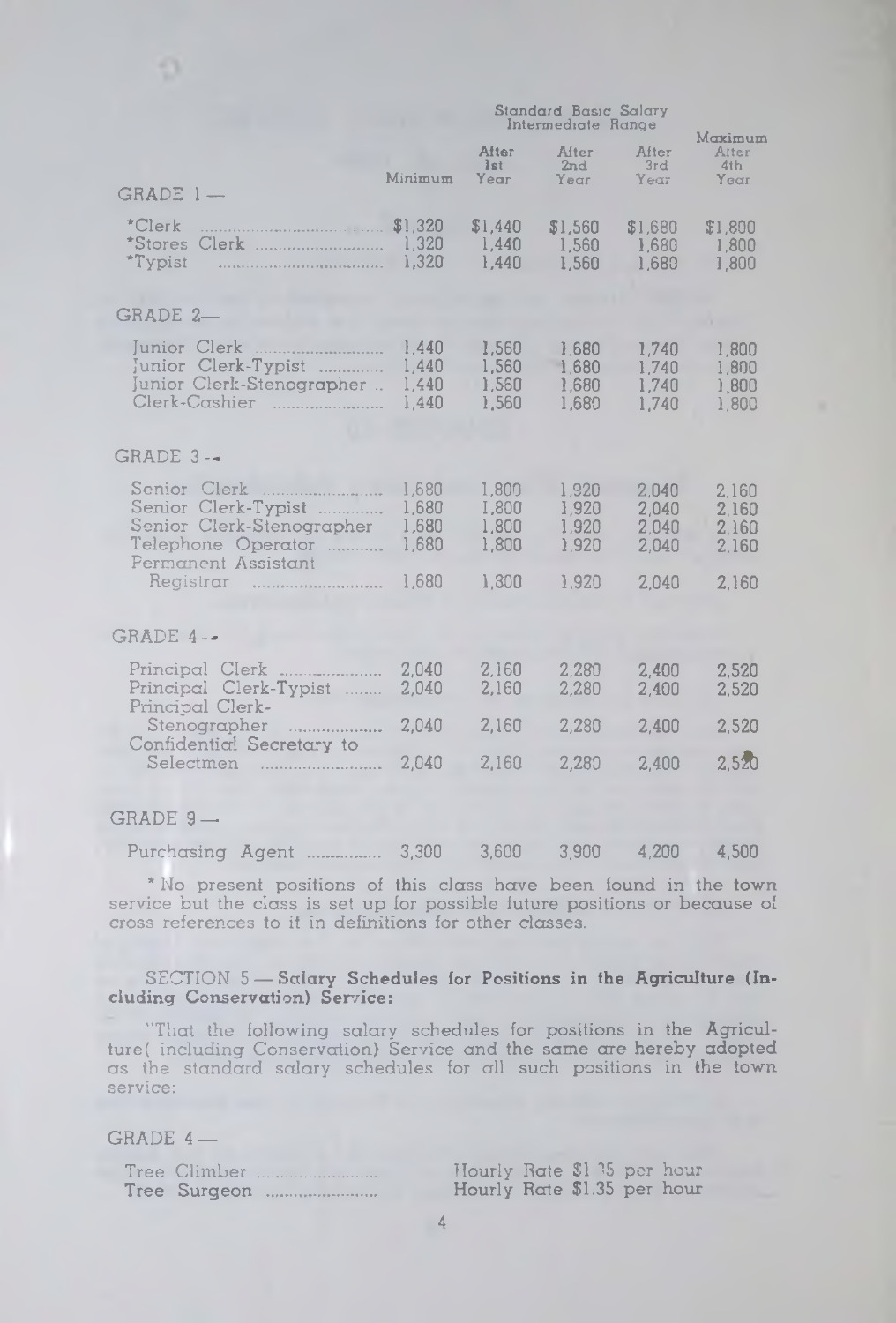|             |         |                      | Standard Basic Salary<br>Intermediate Range |                      | Maximum                          |
|-------------|---------|----------------------|---------------------------------------------|----------------------|----------------------------------|
|             | Minimum | After<br>1st<br>Year | Alter<br>2nd<br>Үеат                        | Aiter<br>3rd<br>Year | Aiter<br>4 <sub>th</sub><br>Year |
| $GRADE 7 -$ |         | 2.940                | 3.120                                       | 3.300                | 3.480                            |

#### SECTION 6-Salary Schedules for Positions in the Custodian (including Domestic) Service:

'That the following salary schedules for positions in the Custodian (including Domestic) Service and the same are hereby adopted as the standard salary schedules for all such positions in the town service:

|                                                                       |                           | Standard Basic Salary<br>Intermediate Range |                           | Maximum                   |
|-----------------------------------------------------------------------|---------------------------|---------------------------------------------|---------------------------|---------------------------|
| Minimum<br>$GRADE 2 -$                                                | Äfter<br>lst.<br>Year     | After<br>2nd<br>Year                        | After<br>- 3rd<br>Year    | After<br>4th<br>Year      |
| Institution House Worker  \$1,440<br>Matron-Infirmary  1,440<br>1.440 | \$1,560<br>1,560<br>1,560 | \$1,680<br>1,680<br>1,680                   | \$1,740<br>1.740<br>1.740 | \$1,800<br>1,800<br>1,800 |
| $GRADE 4 -$<br>Junior Building Custodian  2,040                       | 2,160                     | 2,280                                       | 2,400                     | 2,520                     |
| $GRADE$ 5 $-$<br>Senior Building Custodian  2.400                     | 2.520                     | 2.640                                       | 2.760                     | 2.880                     |

#### SECTION 7-Salary Schedules for Positions in the Library Service:

"That the following salary schedules for positions in the Library Service and the same are hereby adopted as the standard salary schedules for all such positions in the town service:

|                                                                       |         |                      | Standard Basic Salary<br>Intermediate Range |                      | Maximum              |
|-----------------------------------------------------------------------|---------|----------------------|---------------------------------------------|----------------------|----------------------|
| $GRADE 3 -$                                                           | Minimum | After<br>lst<br>Year | Alter<br>2nd<br>Year                        | After<br>3rd<br>Yecr | After<br>41<br>Ymc r |
| Library Assistant                                                     | \$1,680 | \$1,800              | \$1,920                                     | \$2.040              | \$2,160              |
| $GRADE 4-$<br>Sub-Professional Library                                | 2.040   | 2,160                | 2,280                                       | 2,400                | 2,520                |
| $GRADE$ 5 $-$<br>1st Asst. Circulation Depart-<br>ment - Main Library | 2.400   | 2.520                | 2,640                                       | 2,760                | 2,880                |
| 1st Asst. Circulation Depart-<br>ment -- East Branch                  | 2,400   | 2,520                | 2.640                                       | 2,760                | 2,880                |
| 1st Asst. Children's<br>Department<br>'North Branch Children's        | 2.400   | 2.520                | 2,640                                       | 2,760                | 2,880                |
| Librarian<br>East Branch Asst. (Work                                  | 2.400   | 2.520                | 2.640                                       | 2.760                | 2,880                |
| with Juniors)                                                         | 2,400   | 2.520                | 2,640                                       | 2,760                | 2,880                |

5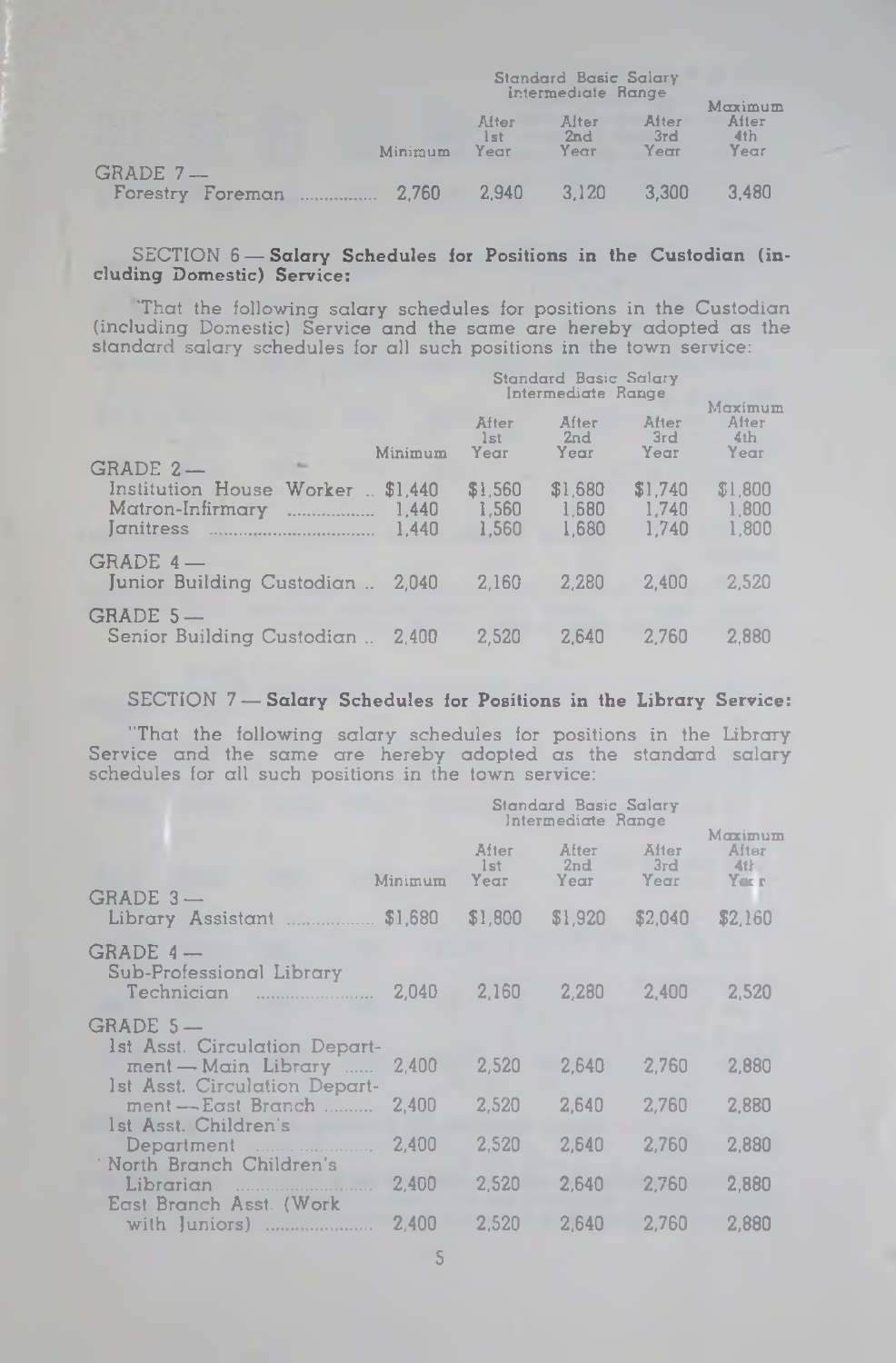| GRADE 6-<br><b>Junior Department Heads:</b><br>North Branch Librarian<br>West Branch Librarian<br>East Branch Asst, Librarian 2,640<br>East Branch Children's<br>Librarian | 2.640<br>2,640<br>2,640          | 2.760<br>2.760<br>2,760<br>2,760 | 2.880<br>2,880<br>2,880<br>2,880 | 3,000<br>3.000<br>3,000<br>3,000 | 3.120<br>3.120<br>3,120<br>3,120 |
|----------------------------------------------------------------------------------------------------------------------------------------------------------------------------|----------------------------------|----------------------------------|----------------------------------|----------------------------------|----------------------------------|
| $GRADE 7 -$<br>Senior Department Heads:<br>East Branch Librarian                                                                                                           | 2,760                            | 2,940                            | 3.120                            | 3,300                            | 3,480                            |
| Supervisor Work with<br>Children<br>Catalog Librarian<br>Circulation Librarian<br>Reference Librarian                                                                      | 2.760<br>2,760<br>2.760<br>2,760 | 2,940<br>2.940<br>2.940<br>2.940 | 3,120<br>3,120<br>3.120<br>3.120 | 3,300<br>3.300<br>3,300<br>3,300 | 3,480<br>3.480<br>3.480<br>3.480 |
| $GRADE 9 -$<br>Assistant Librarian                                                                                                                                         | 3.300                            | 3,600                            | 3,900                            | 4,200                            | 4,500                            |
| $GRADE$ $11 -$<br>Librarian (Chief)                                                                                                                                        | 4,200                            | 4,500                            | 4,800                            | 5,100                            | 5.400                            |
|                                                                                                                                                                            |                                  |                                  |                                  |                                  |                                  |

*i*

13

#### SECTION 8 — Salary Schedules **for Positions in the Engineering** Service:

"That the following salary schedules for positions in the Engineering Service and the same are hereby adopted as the standard salary schedules for all such positions in the town service:

|                                                   |         |             | Standard Basic Salary<br>Intermediate Range |                      |                                 |
|---------------------------------------------------|---------|-------------|---------------------------------------------|----------------------|---------------------------------|
| $GRADE 5 -$<br>Engineering $\text{A}$ id —        | Minimum | 3st<br>Year | Äfter After<br>2nd<br>Year                  | After<br>3rd<br>Year | Maximum<br>After<br>4th<br>Year |
| Grade 1                                           | \$2,400 | \$2,520     | \$2,640                                     | \$2,760              | \$2,880                         |
| $GRADE 6 -$<br>Engineering Aid-<br>Gr Ide 2       |         | 2.640 2.760 | 2.880                                       | 3,000                | 3,120                           |
| $GRADE 8 -$<br>Junior Civil Engineer -<br>Grade 3 | 3,120   | 3,300       | 3.480                                       | 3.660                | 3.840                           |
| $GRADE 9 -$<br>Civil Engineer - Grade 4  3,300    |         | 3.600       | 3.900                                       | 4.200                | 4.500                           |
| $GRADE$ $H -$<br>Town Engineer – Grade 5 4,200    |         | 4.500       | 4,800                                       | 5.100                | 5,400                           |

#### SECTION 9-Salary Schedules for Positions in the Health and Wel**fare Services:**

"That the following salary schedules for positions in the Health and Welfare Service and the same are hereby adopted as the standard salary schedules for all such positions in the town service: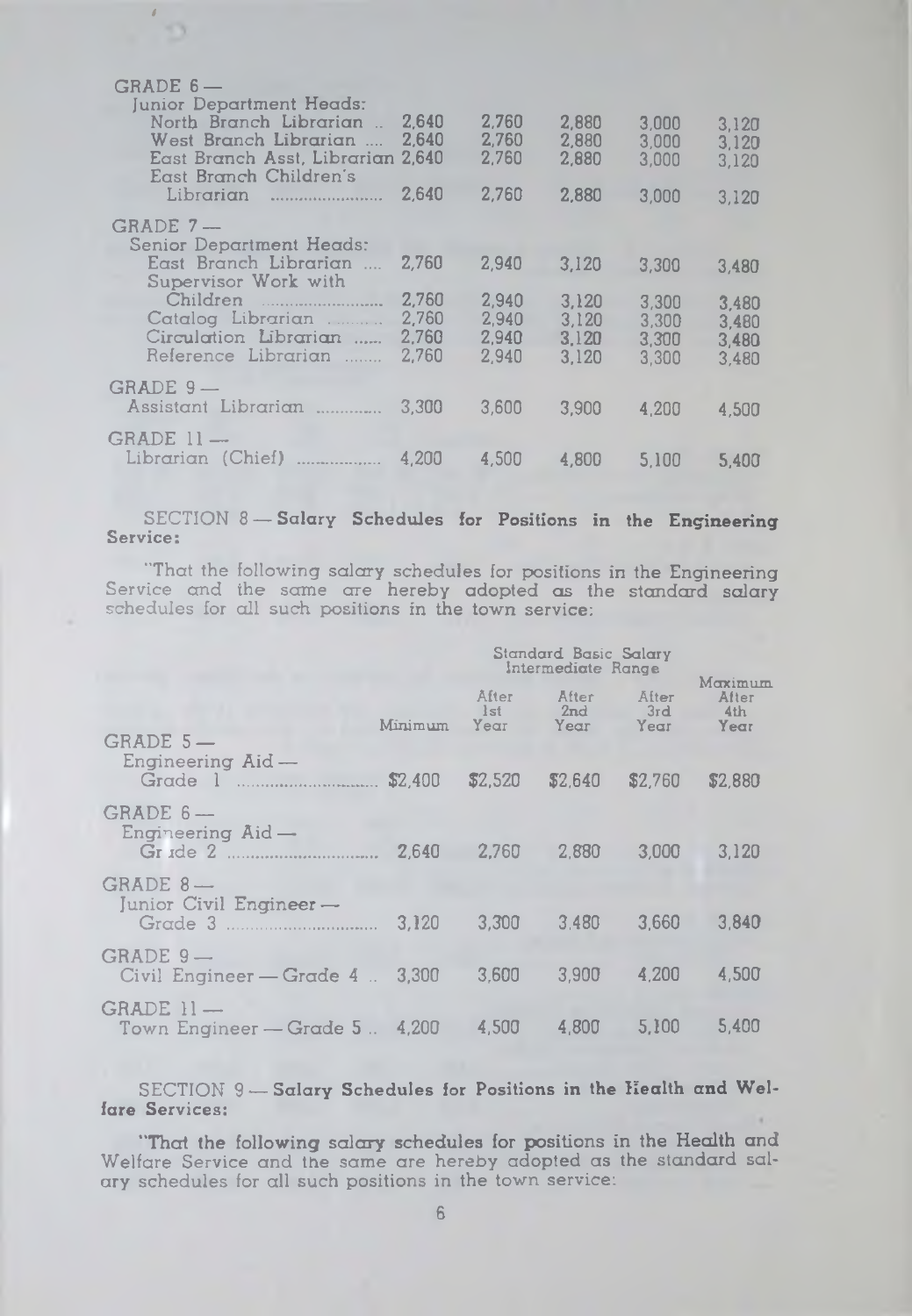|                                                     | Standard Basic Salary<br>Intermediate Range |                      |                      | Maximum              |                      |
|-----------------------------------------------------|---------------------------------------------|----------------------|----------------------|----------------------|----------------------|
|                                                     | Minimum                                     | After<br>1st<br>Year | After<br>2nd<br>Year | After<br>3rd<br>Year | After<br>4th<br>Year |
| GRADE 3-<br>Hygienist<br>Keeper — Infirmary ……………   | 1,680<br>1,680                              | 1,800<br>1,800       | 1,920<br>1.920       | 2,040<br>2,040       | 2,160<br>2,160       |
| $GRADE 5 -$<br>Public Health Nurse                  | 2,400                                       | 2,520                | 2,640                | 2,760                | 2,880                |
| $GRADE 5A -$<br>Social Worker                       | 2,580                                       | 2,760                | 2,940                | 3.120                | 3,300                |
| $GRADE 8 -$<br>Health Inspector                     | 3,120                                       | 3,300                | 3,480                | 3,660                | 3,840                |
| GRADE 8A —<br>Principal Social Work<br>Supervisor   | 3.420                                       | 3,600                | 3,780                | 3.960                | 4.140                |
| $GRADE 9 -$<br>Commissioner of Veteran's<br>Service | 3,300                                       | 3,600                | 3,900                | 4.200                | 4.500                |
| $GRADE$ 10 $-$<br>Health Officer                    | 3,750                                       | 4,050                | 4.350                | 4.650                | 4,950                |
| $GRADE$ $10A -$<br>Welfare Agent                    | 4.260                                       | 4,440                | 4,620                | 4,800                | 4,980                |

#### SECTION 10 — Salary Schedules for Positions in the Mechanical and Construction Service

"That the following salary schedules for positions in the Mechanical and Construction Service and the same are hereby adopted as the standard salary schedules for all such positions in the town service:

|                                                                                                                          |       |       | Standard Basic Salary<br>Intermediate Range                                                                                                         | Maximum          |
|--------------------------------------------------------------------------------------------------------------------------|-------|-------|-----------------------------------------------------------------------------------------------------------------------------------------------------|------------------|
|                                                                                                                          |       | 1st 1 | After After After<br>2nd 3rd<br>Minimum Year Year Year Year                                                                                         | After<br>$-4$ th |
| $GRADE 4 -$<br>Chief Inspector — Water  2,040   2,160   2,280   2,400<br>Laborer (unskilled)<br>Motor Equipment Operator |       |       | Hourly Rate \$1.25 per hour                                                                                                                         | 2.30             |
| $-$ Grade 1<br>Motor Equipment Operator                                                                                  |       |       | Hourly Rate \$1.30 per hour                                                                                                                         |                  |
| Laborer (skilled)<br>Motor Equipment Operator                                                                            |       |       | Hourly Rate \$1.30 per hour<br>Hourly Rate \$1.30 per hour                                                                                          |                  |
|                                                                                                                          |       |       | Hourly Rate \$1.35 per hour                                                                                                                         |                  |
| $GRADE 5 -$<br>Water Meter Inspector<br>Mason<br>Blacksmith<br>Cement Finisher                                           | 2,400 |       | 2.520 2.640 2.760 2.880<br>Hourly Rate \$1.45 per hour<br>Hourly Rate \$1.45 per hour<br>Hourly Rate \$1.45 per hour<br>Hourly Rate \$1.50 per hour |                  |

7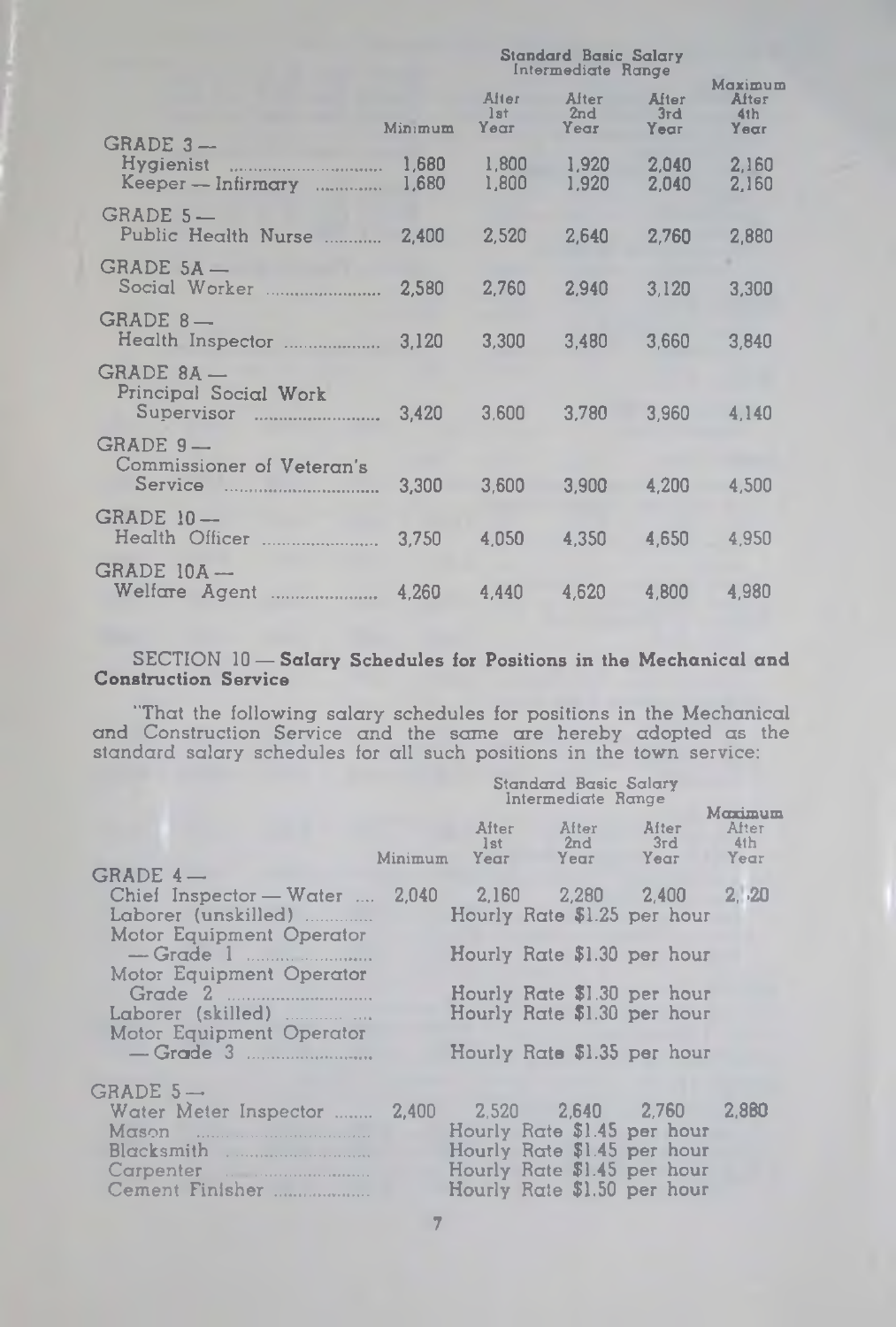| Poreman (Highway Depart-<br>Foreman (Painter)<br>Foreman (Park)<br><b>Working Foreman</b><br>(Cemetery)<br>Motor Equipment Repair-<br>man<br>Storekeeper<br>Timekeeper<br>Water Service Working<br>Foreman |                |                | Hourly Rate \$1.45 per hour<br>Hourly Rate \$1.45 per hour<br>Hourly Rate \$1.45 per hour<br>Hourly Rate \$1.45 per hour<br>Hourly Rate \$1.45 per hour<br>Hourly Rate \$1.45 per hour<br>Hourly Rate \$1.45 per hour<br>Hourly Rate \$1.45 per hour |                |                  |
|------------------------------------------------------------------------------------------------------------------------------------------------------------------------------------------------------------|----------------|----------------|------------------------------------------------------------------------------------------------------------------------------------------------------------------------------------------------------------------------------------------------------|----------------|------------------|
| $GRADE 6 -$<br>Water Meter Repair<br>Foreman                                                                                                                                                               |                |                | Hourly Rate \$1.65 per hour                                                                                                                                                                                                                          |                |                  |
| GRADE 7-                                                                                                                                                                                                   |                |                |                                                                                                                                                                                                                                                      |                |                  |
| Inspector of Wire<br>Maintenance                                                                                                                                                                           | 2,760          | 2,940          | 3,120                                                                                                                                                                                                                                                | 3,300          | 3,480            |
| $GRADE 8 -$                                                                                                                                                                                                |                |                |                                                                                                                                                                                                                                                      |                |                  |
| Cemetery Superintendent<br>2nd Assistant Superintendent                                                                                                                                                    | 3,120          | 3,300          | 3,480                                                                                                                                                                                                                                                | 3,660          | 3,840            |
| - Poles and Wires<br>Water Construction Fore-                                                                                                                                                              | 3,120          | 3,300          | 3,480                                                                                                                                                                                                                                                | 3,660          | 3,840            |
|                                                                                                                                                                                                            | 3,120          | 3,300          | 3,480                                                                                                                                                                                                                                                | 3,660          | 3,840            |
| Superintendent of Parks<br>and Recreation                                                                                                                                                                  | 3,120          | 3,300          | 3,480                                                                                                                                                                                                                                                | 3,660          | 3,840            |
| Sealer of Weights and                                                                                                                                                                                      | 3,120          | 3,300          | 3,480                                                                                                                                                                                                                                                | 3,660          | 3,840            |
| Motor Equipment<br>Maintenance Foreman<br>Water Registrar, Clerk to                                                                                                                                        | 3,120          | 3,300          | 3,480                                                                                                                                                                                                                                                | 3,660          | 3,840            |
| the Board of<br>Water Commissioners                                                                                                                                                                        | 3,120          | 3,300          | 3,480                                                                                                                                                                                                                                                | 3,660          | 3,840            |
| Foreman Working<br>Carpenter                                                                                                                                                                               | 3,120          | 3,300          | 3,480                                                                                                                                                                                                                                                | 3,660          | 3,840            |
| GRADE 9-                                                                                                                                                                                                   |                |                |                                                                                                                                                                                                                                                      |                |                  |
| Inspector of Plumbing                                                                                                                                                                                      | 3,300          | 3,600          | 3,900                                                                                                                                                                                                                                                | 4,200          | 4,500            |
| Ist Assistant Superintendent<br>- Poles and Wires                                                                                                                                                          | 3,300          | 3,600          | 3,900                                                                                                                                                                                                                                                | 4,200          | 4,500            |
| Supervisor Foreman<br>Highway Department                                                                                                                                                                   | 3,300          | 3,600          | 3,900                                                                                                                                                                                                                                                | 4,200          | 4,500            |
| Assistant Superintendent<br>Water Department                                                                                                                                                               | 3,300          | 3,600          | 3,900                                                                                                                                                                                                                                                | 4,200          | 4,500            |
| GRADE 10-                                                                                                                                                                                                  |                |                |                                                                                                                                                                                                                                                      |                |                  |
| Assistant Superintendent                                                                                                                                                                                   |                |                |                                                                                                                                                                                                                                                      |                |                  |
| of Highways<br>Inspector of Buildings                                                                                                                                                                      | 3,750<br>3,750 | 4,050<br>4,050 | 4,350<br>4,350                                                                                                                                                                                                                                       | 4,650<br>4,650 | 4,950<br>4 9 5 0 |
| GRADE 11-                                                                                                                                                                                                  |                |                |                                                                                                                                                                                                                                                      |                |                  |
| Superintendent of Highway                                                                                                                                                                                  | 4,200          | 4,500          | 4,800                                                                                                                                                                                                                                                | 5,100          | 5,400            |
| Department<br>Superintendent of Wires                                                                                                                                                                      | 4,200          | 4,500          | 4,800                                                                                                                                                                                                                                                | 5,100          | 5,400            |
| Superintendent of Water<br>Deportment                                                                                                                                                                      | 4,200          | 4,500          | 4,800                                                                                                                                                                                                                                                | 5,100          | 5,400            |
|                                                                                                                                                                                                            |                |                |                                                                                                                                                                                                                                                      |                |                  |

8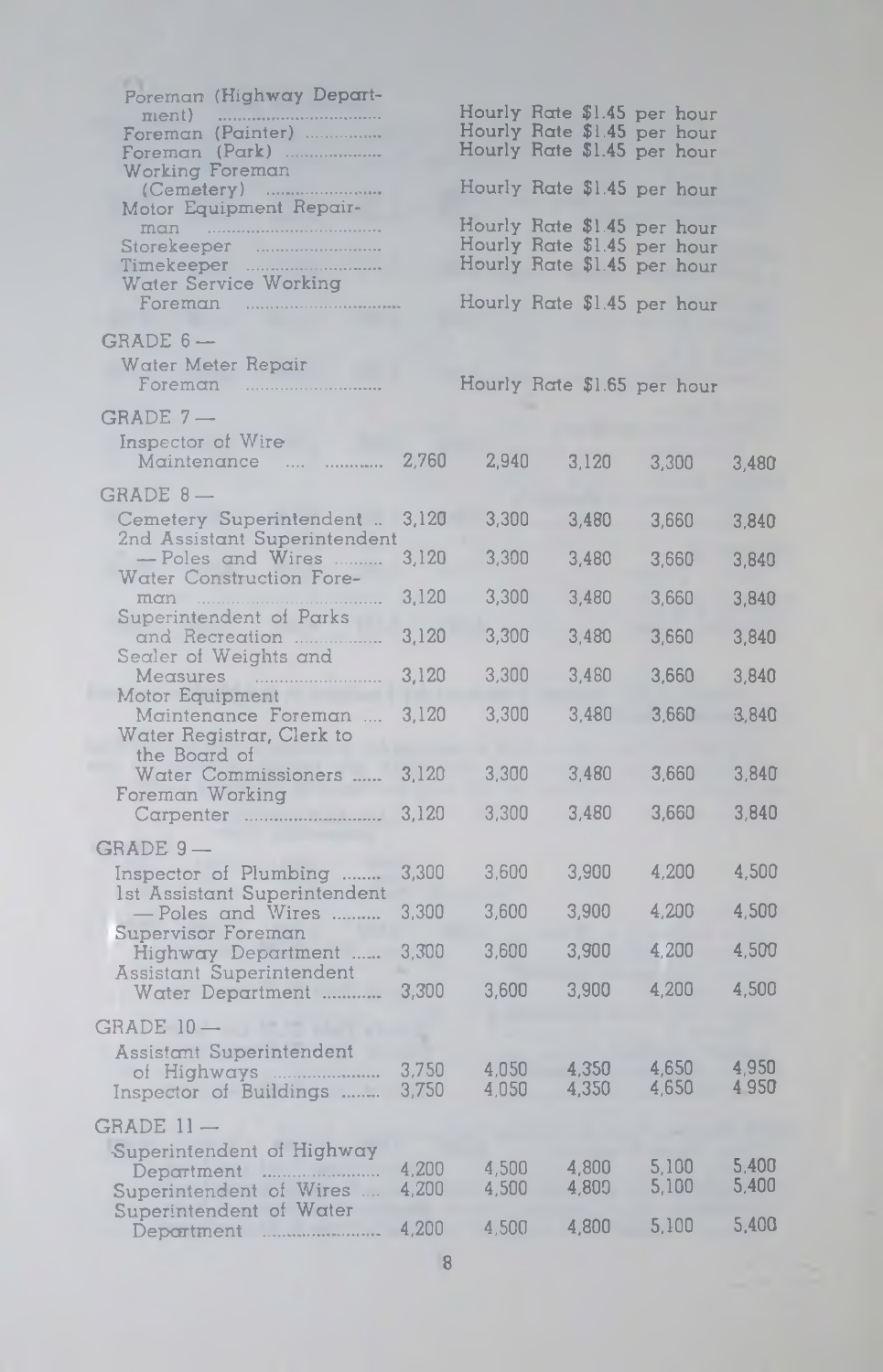#### SECTION 11 — **Salary Schedules for Positions in the Public Safety** Service:

That the iollowing salary schedules for positions in the Public Safety Service and the same are hereby adopted as the standard salary schedules for all such positions in the town service:

|                                                                        | Standard Basic Salary<br>Intermediate Range |                         |                         |                         | Maximum                 |
|------------------------------------------------------------------------|---------------------------------------------|-------------------------|-------------------------|-------------------------|-------------------------|
|                                                                        | Minimum                                     | After<br>1st<br>Year    | After<br>2nd<br>Year    | After<br>3rd<br>Year    | After<br>4th<br>Year    |
| $GRADE 6A -$                                                           |                                             |                         |                         |                         |                         |
| Fireman (private)<br>Patrolman<br>Wagon-man Clerk<br>Fire Alarm Signal | 2.800<br>2,800<br>2,800                     | 2.925<br>2,925<br>2.925 | 3.050<br>3.050<br>3.050 | 3.175<br>3,175<br>3.175 | 3,300<br>3,300<br>3.300 |
| Chauffeur — Mechanician<br>Stenographer Clerk                          | 2,800<br>2,800                              | 2,925<br>2,925          | 3.050<br>3.050          | 3.175<br>3.175          | 3.300<br>3.300          |
| (Male) (Police)                                                        | 2,800                                       | 2,925                   | 3,050                   | 3,175                   | 3,300                   |
| $GRADE 7A -$                                                           |                                             |                         |                         |                         |                         |
| Mechanician — Fire Dept.                                               | 2.880                                       | 3,060                   | 3,240                   | 3.420                   | 3,600                   |
| $GRADE 8 -$<br>Fire Lieutenant<br>Police Sergeant                      | 3.120<br>3,120                              | 3.300<br>3.300          | 3.480<br>3.480          | 3.660<br>3,660          | 3.840<br>3.840          |
| $GRADE 9 -$                                                            |                                             |                         |                         |                         |                         |
| Captain - Fire Dept.<br>Police Lieutenant                              | 3,300<br>3.300                              | 3,600<br>3.600          | 3.900<br>3.900          | 4,200<br>4.200          | 4,500<br>4,500          |
| $GRADE$ 10 $-$                                                         |                                             |                         |                         |                         |                         |
| Deputy Chief (Fire                                                     | 3,750                                       | 4,050                   | 4,350                   | 4,650                   | 4,950                   |
|                                                                        | 3,750                                       | 4.050                   | 4.350                   | 4,650                   | 4.950                   |
| GRADE II-<br>Chief (Fire Department                                    | 4,200<br>4,200                              | 4,500<br>4,500          | 4,800<br>4,800          | 5.100<br>5,100          | 5.400<br>5,400          |

#### SECTION 12-Initial Adjustments to the Compensation Plan.

That in order to bring all salary rates into conformity with those provided in the compensation plan, the following rules of application and adjustment shall be effective in fixing the rates of pay of incumbents of positions at the time any salary range included in the compensation plan or any amendment thereto takes Affect:

 $(a)$  The rate of pay of an employee receiving less than the minimum of the range prescribed for the class to which his position is allocated shall be increased to the minimum except when the amount under the minimum is less than one increment when paragraph C shall apply.

(b) If the present salary is above the maximum prescribed in the new schedule, the present incumbent shall continue at the present salary and the schedule shall not apply until the position is vacated.

(c) The rate of pay of an employee receiving compensation between any two rates between the minimum and maximum of the range prescribed for the class to which his position is allocated shall be ad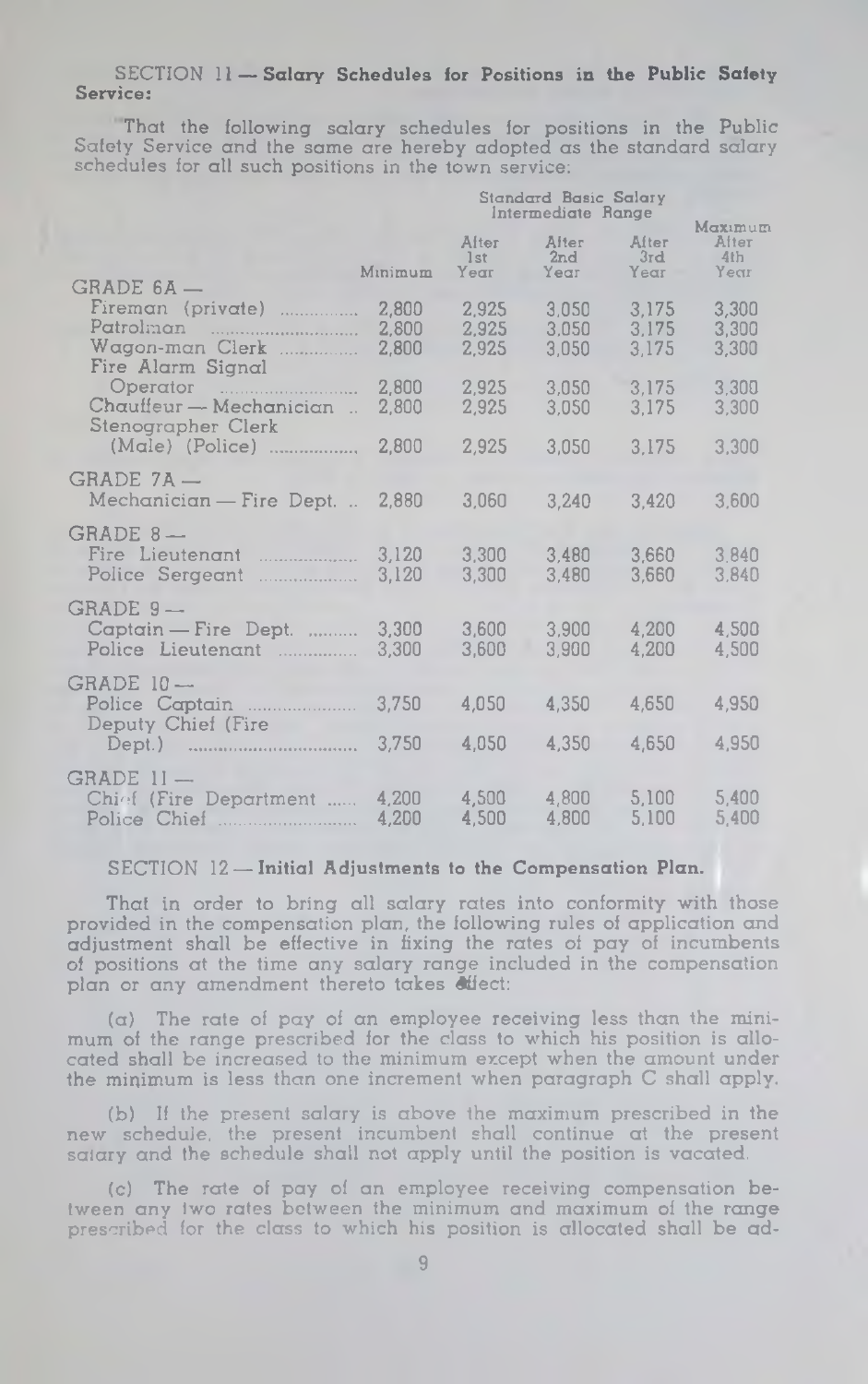justed to an equivalent of one full increment each year within the salary range until he reaches his maximum.

(d) Annual increment shall become effective on the anniversary day of each year following appointment, or following final adoption of this plan, unless there is filed written objection thereto by the appropriate appointing authority with the Town Auditor on or before the expiration of each said year.

SECTION 13. That if any section, subsection, sentence, clause, phrase, or figure of this by-law is for any reason held to be unconstitutional or invalid, such decision and invalidity or voidance shall not affect the validity of the rem aining portions of this by-law.

SECTION 14. That this by-law shall take effect and be in force from and after the earliest period allowed by law.

ATTEST:

s/ George B. Wellman, Town Clerk

The foregoing Chapter 10, Sections 1-14 inclusive was adopted at Adjourned Annual Town Meeting, April 13, 1949.

SECTION 15. The Moderator shall annually appoint a Committee under this Chapter of the By-Laws to be known as the Advisory Board of Review, composed of nine members, two of whom shall be me<mark>mbers of</mark> the Board of Selectmen, three of whom shall be members of the Finance Committee, one of whom shall be a Town employee and the other three residents of the Town, not Town office holders or Town employees, whose duty it shall be to hold hearings, make investigations and recommendations to the Town Meeting concerning all requested changes of classifications, grades and salary schedules included in Chapter 10 of the Town By-laws. The Moderator shall appoint members to fill vacancies in such Committee whenever vacancies occur. Said Advisory Board of Review shall file its annual report with the Board of Selectmen and the Finance Committee not later than the thirty-first day of December in **each** year. Upon receipt of such report, the Finance Committee shall, after consideration of the subject matter, make a report to the Town Meeting as a part of its estimates of Town expenditures, together with such recommendations as the Finance Committee deems expedient. (Voted: Art. 40, March 26, 1951)

ATTEST:

s/ George B. Wellman<sub>,</sub> Town Clerk

**«**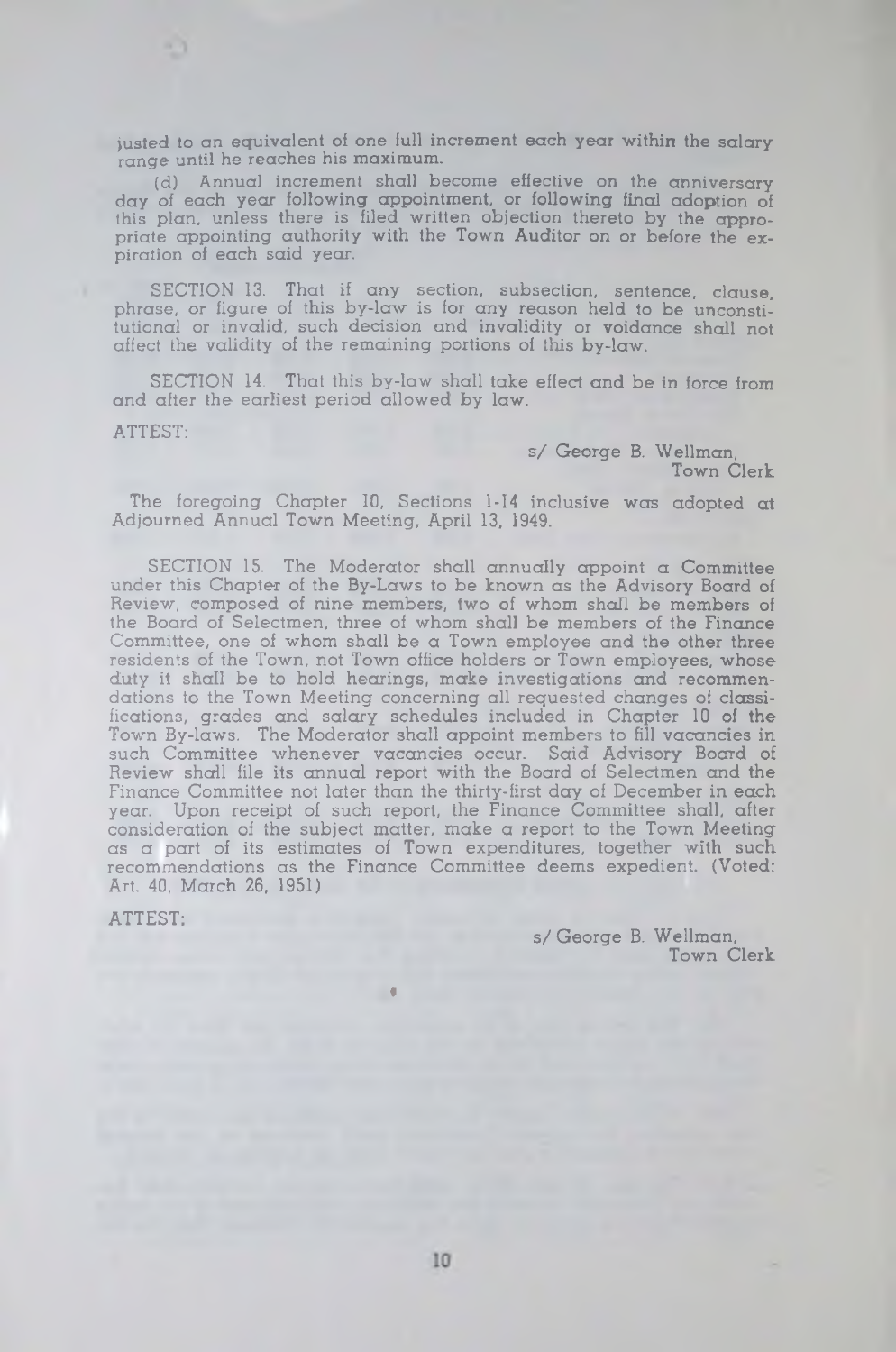### AMENDMENTS TO PERSONNEL. WAGE AND

| Article | Date of Meeting | Original Section and Grade Numbers |  |
|---------|-----------------|------------------------------------|--|
| 26      | April 13, 1949  | Chapter 10, Section 1:14           |  |
| 17      | March 27, 1950  | Section 11                         |  |

| 23<br>24<br>26<br>40 | March 27, 1950<br>March 27, 1950<br>March 27, 1950<br>March 26, 1951 |                                                                                                     |
|----------------------|----------------------------------------------------------------------|-----------------------------------------------------------------------------------------------------|
| 14                   | December 4, 1950                                                     | Chapter 10, Section 9, Grade 4<br>Chapter 10, Section 9, Grade 5<br>Chapter 10, Section 9, Grade 10 |
| 15                   | December 4, 1950                                                     | Section 10, Grade 4<br>Section 10, Grade 6                                                          |
|                      |                                                                      | Section 10, Grade 7<br>Section 10, Grade 10                                                         |
| 16                   | December 4, 1950                                                     | Section 11, Grade 7-A<br>Section 11, Grade 8<br>Section $11$ . —                                    |
| 21                   | March 26, 1951                                                       | Section 9, Grade 8-A<br>Section 9. Grade 10-A                                                       |
| 24                   | March 26, 1951                                                       | Section 10, Grade 6<br>Section 10, Grade 7                                                          |
| 25                   | March 26, 1951                                                       | Section 10, Grade 8<br>Section 10, Grade 10<br>Section 7 Grade 4, 5, 6, 8                           |
|                      |                                                                      |                                                                                                     |